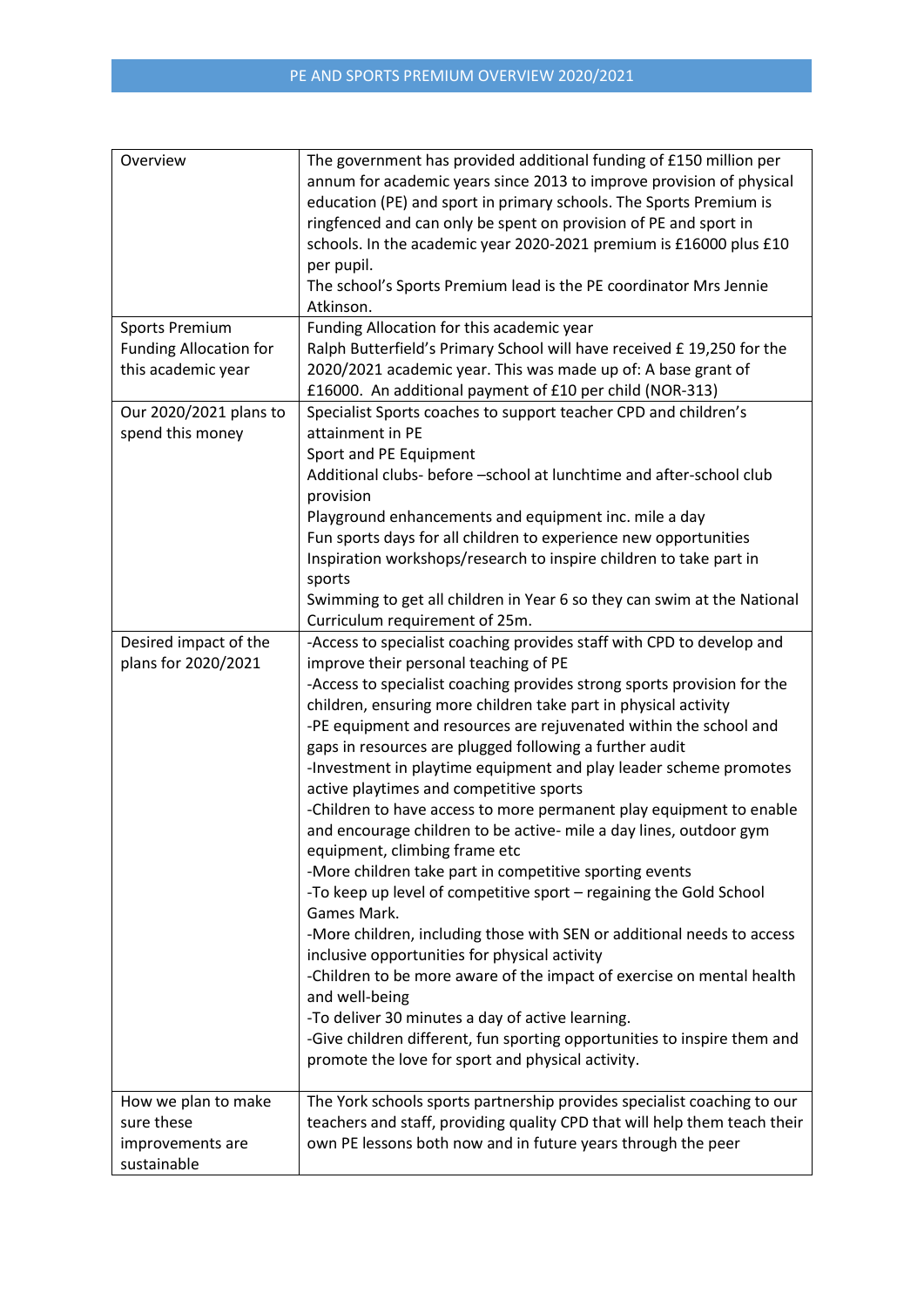|                      | mentoring process. Impact forms will continue to be collated to show  |  |  |
|----------------------|-----------------------------------------------------------------------|--|--|
|                      | evidence and impact including pupil voice.                            |  |  |
|                      | Investments in PE equipment and updating resources will sustain       |  |  |
|                      | quality provision over the years to come.                             |  |  |
|                      | Start the plans for the development of the school playground in       |  |  |
|                      | partnership with the head teachers PA who is currently completing her |  |  |
|                      | school business manager apprenticeship to include physical equipment  |  |  |
|                      | which will contribute to the active 30 minutes in school.             |  |  |
|                      | Children are taught strategies to access physical exercise,           |  |  |
|                      | understanding its link to good mental and physical health. Thereby,   |  |  |
|                      | raising their potential for effective learning- develop active maths, |  |  |
|                      | wake up, shake up and go noodles activities.                          |  |  |
| Swimming figures for | Currently - 32/46 children (70 %) in Year 6 can swim at the National  |  |  |
| current Y6 class     | Curriculum requirement of 25m. Support will be offered and provided   |  |  |
|                      | to any children who still cannot swim (e.g. through free swimming     |  |  |
|                      | sessions / lessons).                                                  |  |  |

## Detailed Sports Premium Itemisation for academic year 2020/2021

|                                                    | Cost                                |
|----------------------------------------------------|-------------------------------------|
| Elements 1,2 and 3 – York school sports            |                                     |
| partnership                                        | £8456.50                            |
| York Schools Sports Network which includes:        |                                     |
| Participation in York-wide KS1 and KS2 tournaments |                                     |
| against other city primary schools (including:     |                                     |
| football, hockey, rugby, netball, golf, tennis,    |                                     |
| athletics, swimming, rounders, gymnastics,         |                                     |
| basketball, hockey and cross country running).     |                                     |
| Specialist sports coach for one day per week -     |                                     |
| Sports specialist who will work with teaching      |                                     |
| staff to develop their teaching of PE and sport    |                                     |
| Breakfast, Lunchtime and after-school clubs        |                                     |
| and provision                                      |                                     |
| Sports coordination support                        |                                     |
| Chance to shine cricket scheme                     | £150                                |
| Mentor staff and children in cricket               |                                     |
| Deliver whole school inspirational talk/           |                                     |
| assembly                                           |                                     |
| CPD staff meeting for staff                        |                                     |
| Entry to extra cricket competitions                |                                     |
| Development of equipment in playground             | £4000                               |
| Mile a day markings in playground for              | £975                                |
| reception/year 1 playground                        |                                     |
| Equipment                                          | £400                                |
| Football league Entry fee                          | £50                                 |
| Yorkshire dance festival entry fee- if it goes     | £150                                |
| ahead                                              |                                     |
| Swimming support for any pupils in Year 6          | Swim instructor and life guard-£200 |
| unable to swim 25 meters                           | Pool hire-£250                      |
|                                                    | Coach to pool-£450                  |